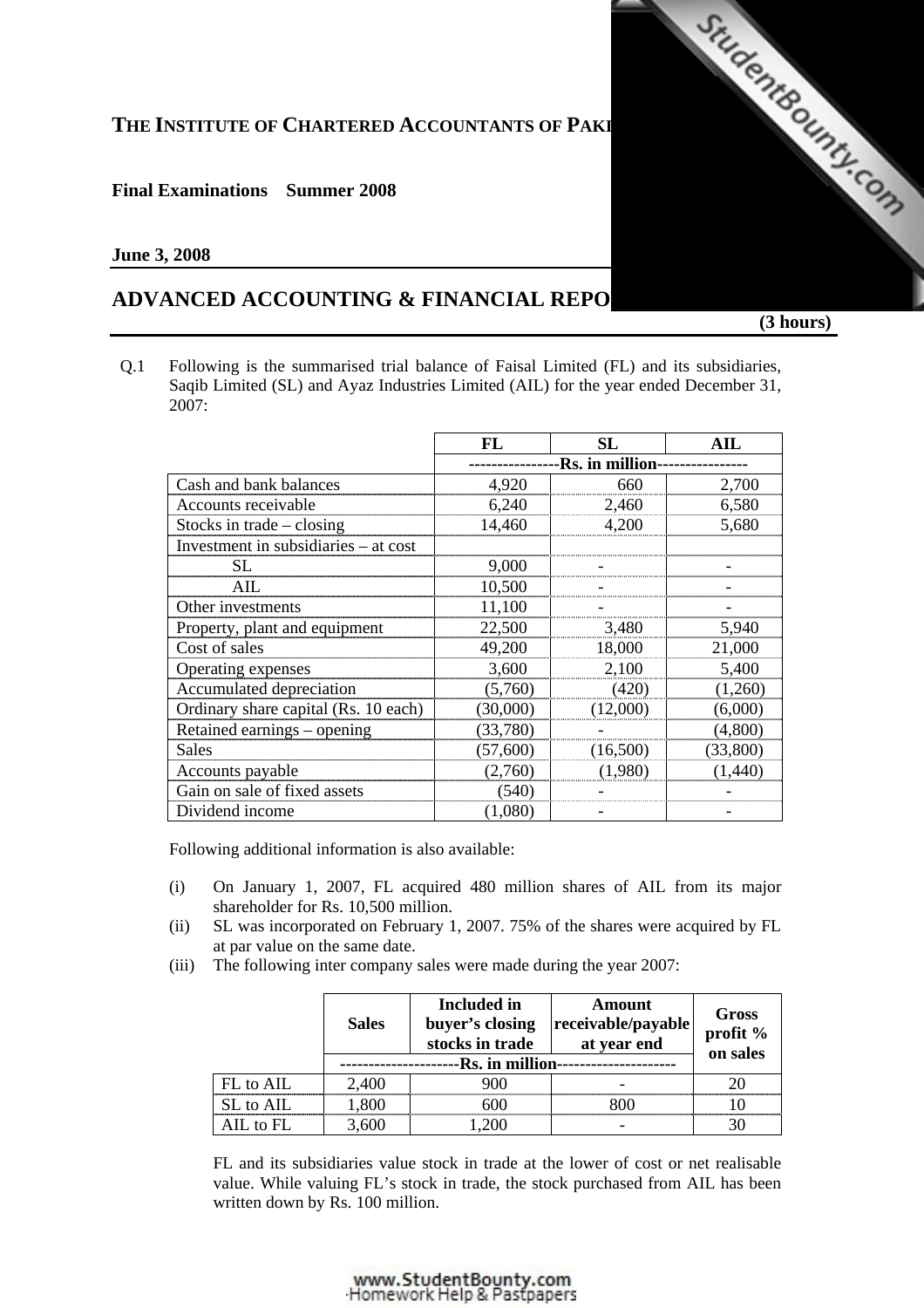(iv) On July 1, 2007, FL sold certain plants and machineries to SL. Details of the transaction are as follows:

|                                     | Rs. in million |
|-------------------------------------|----------------|
| Sales value                         |                |
| Less: Cost of plant and machineries |                |
| Accumulated depreciation            | ΩU             |
| Net book value                      |                |
| Gain on sale of plant               |                |

 The plants and machineries were purchased on January 1, 2005, and were being depreciated on straight line method over a period of five years. SL computed depreciation thereon using the same method based on the remaining useful life.

- (v) FL billed Rs. 100 million to each subsidiary for management services provided during the year 2007 and credited it to operating expenses. The invoices were paid on December 15, 2007.
- (iv) Details of cash dividend are as follows:

|    | <b>Dividend</b>                                         |              |  |
|----|---------------------------------------------------------|--------------|--|
|    | $\frac{6}{6}$<br>Date of declaration<br>Date of payment |              |  |
| FI | Nov 25, 2007                                            | Jan 5, 2008  |  |
|    | Oct 15, 2007                                            | Nov 20, 2007 |  |

#### **Required:**

Prepare consolidated balance sheet and profit and loss account of FL and its subsidiaries for the year ended December 31, 2007. Ignore tax and corresponding figures. **(27)** 

- Q.2 DND Limited is a listed company, having its operations within Pakistan. During the year ended December 31, 2007, the company contracted to purchase plants and machineries from a US Company. The terms and conditions thereof , are given below:
	- (i) Total cost of contract =  $\text{USS } 100,000$ .
	- (ii) Payment to be made in accordance with the following schedule:

|                                                                 | <b>Payment Dates</b> | <b>Amount Payable</b> |
|-----------------------------------------------------------------|----------------------|-----------------------|
| On signing the contract                                         | July 01, 2007        | <b>US\$ 20,000</b>    |
| On shipment $*$                                                 | September 30, 2007   | <b>US\$ 50,000</b>    |
| After installation and test run                                 | January 31, 2008     | <b>US\$ 30,000</b>    |
| $\mathbf{1}$ and $\mathbf{1}$ and $\mathbf{1}$ and $\mathbf{1}$ |                      |                       |

 *\*(risk and rewards of ownership are transferred on shipment)* 

 The contract went through in accordance with the schedule and the company made all the payments on time. The following exchange rates are available:

| <b>Dates</b>       | <b>Exchange Rates</b> |
|--------------------|-----------------------|
| July 1, 2007       | $US$ 1 = Rs. 60.50$   |
| September 30, 2007 | $US$ 1 = Rs. 61.00$   |
| December 31, 2007  | $US$ 1 = Rs. 61.20$   |
| January 31, 2008   | $US$ 1 = Rs. 61.50$   |

#### **Required:**

 (a) Under each of the following options, prepare the necessary accounting entries on the relevant dates including year-end adjustments:

**Option 1**: All payments were treated as advance payments and accounted for as financial instrument.

- **Option 2:** All payments were treated as progressive payments.
- (b) Which of the above options would you recommend if the transaction is covered under an irrevocable letter of credit? Give reasons for your recommendation. **(16)**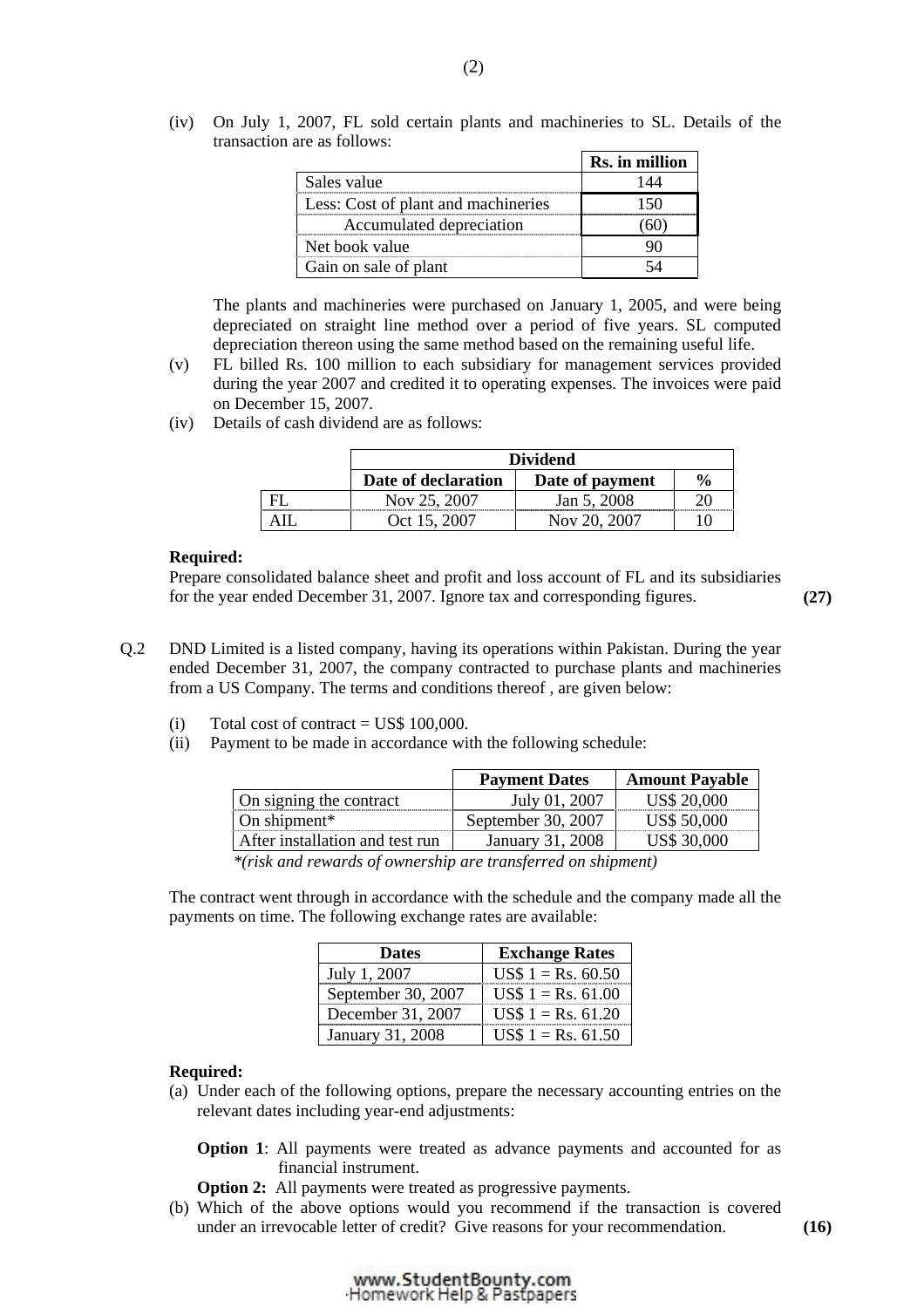Q.3 CNC Limited, an oil and gas exploration company is operating in Pakistan for last many years. Presently, the company is managing five joint venture projects. Summary of the company's ownership in the joint ventures as at December 31, 2007 is as follows:

| <b>Joint Venture Name</b> | IV-11 | $\vert$ IV-17 $\vert$ IV-18 $\vert$ IV-20 $\vert$ IV-22 |     |     |     |
|---------------------------|-------|---------------------------------------------------------|-----|-----|-----|
| <b>CNC's Ownership</b>    | 30%   | 60%                                                     | 40% | 45% | 40% |

 CNC uses proportionate consolidation method of accounting. During the year 2007, it sold certain assets to joint ventures, details of which are as follows:

- (i) Vehicles having carrying value of Rs. 3 million were sold to JV-11 on April 1, 2007 at their fair value of Rs. 2 million.
- (ii) On May 1, 2007, certain items of plant and machinery having book value of Rs. 60 million were sold to JV-18 for Rs. 80 million, being the fair value of the assets.

#### **Required:**

- (a) Prepare necessary journal entries:
	- (i) in the books of CNC Limited.
	- (ii) to record adjustments (if any) which will be required for the purpose of consolidation.
- (b) Explain the rationale for the gain or loss recorded by you in Part (a) according to the relevant International Accounting Standards. **(12)**

Q.4 The profit after tax earned by AAZ Limited during the year ended December 31, 2007 amounted to Rs. 127.83 million. The weighted average number of shares outstanding during the year were 85.22 million.

Details of potential ordinary shares as at December 31, 2007 are as follows:

- The company had issued debentures which are convertible into 3 million ordinary shares. The debenture holders can exercise the option on December 31, 2009. If the debentures are not converted into ordinary shares they shall be redeemed on December 31, 2009. The interest on debentures for the year 2007 amounted to Rs. 7.5 million.
- **Preference shares issued in 2004 are convertible into 4 million ordinary shares at the** option of the preference shareholders. The conversion option is exercisable on December 31, 2010. The dividend paid on preference shares during the year 2007 amounted to Rs. 2.45 million.
- The company has issued options carrying the right to acquire 1.5 million ordinary shares of the company on or after December 31, 2007 at a strike price of Rs. 9.90 per share. During the year 2007, the average market price of the shares was Rs. 11 per share.

The company is subject to income tax at the rate of 30%.

#### **Required:**

- (a) Compute basic and diluted earnings per share.
- (b) Prepare a note for inclusion in the company's financial statements for the year ended December 31, 2007 in accordance with the requirements of International Accounting Standards. **(18)**

Q.5 SOGO Limited operates an approved funded gratuity scheme for all its employees. Benefits under the scheme become vested after 5 years of service. No benefit is payable to an employee if he leaves before 5 years of service. A total of 752 employees were eligible for the benefits under the fund as of December 31, 2007.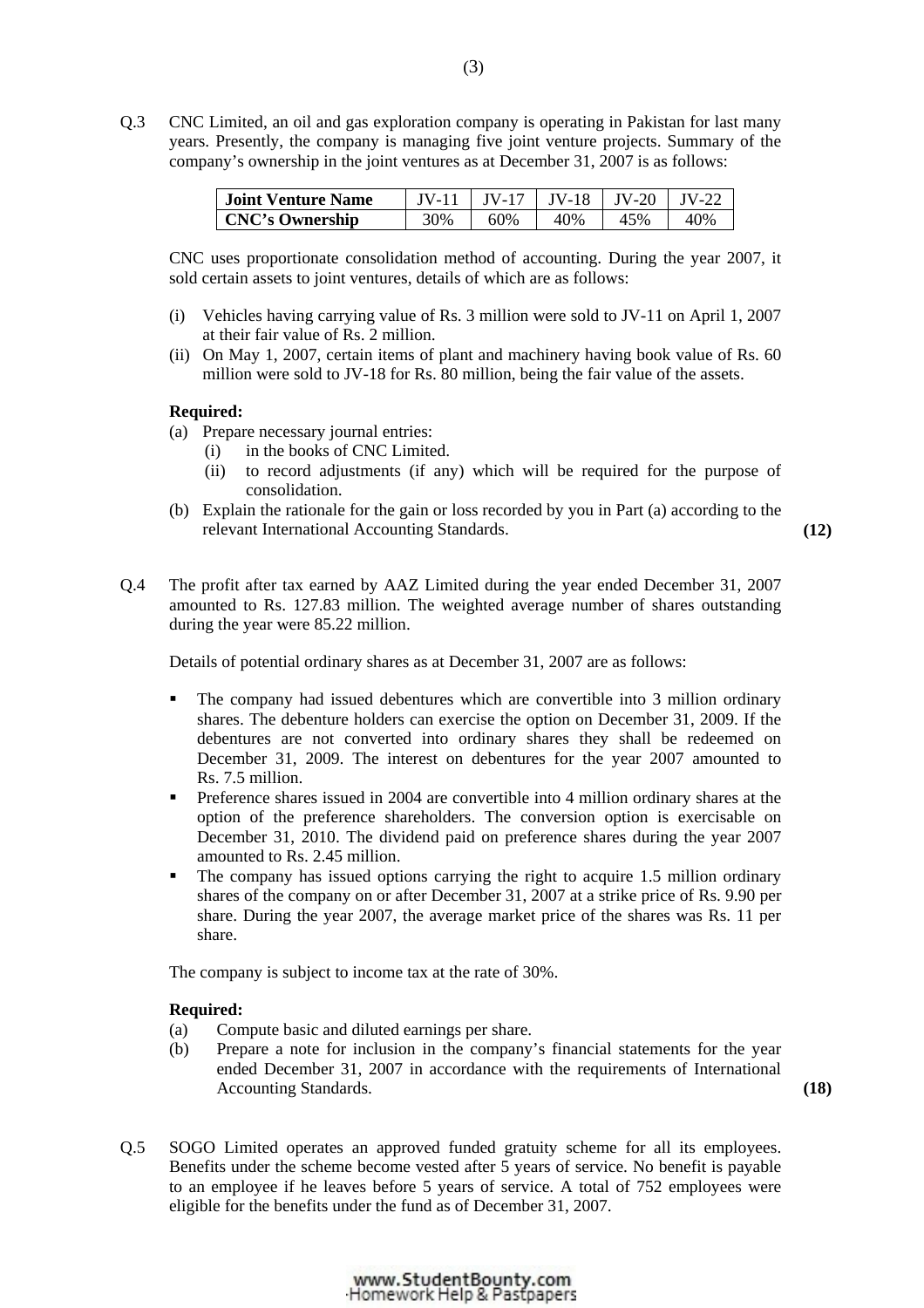|                                           | <b>Debit</b>             | <b>Credit</b> |  |
|-------------------------------------------|--------------------------|---------------|--|
|                                           | <b>Amounts in Rupees</b> |               |  |
| Cash at bank - current account            | 17,930,120               |               |  |
| Receivable from SOGO Limited              | 1,147,150                |               |  |
| Defence Savings Certificate               | 102,133,664              |               |  |
| <b>Term Finance Certificates</b>          | 11,832,089               |               |  |
| <b>Term Deposits</b>                      | 6,414,058                |               |  |
| <b>Investment - SUN Limited</b>           | 17,594,893               |               |  |
| <b>Investment – PEACE Company Limited</b> | 587,169                  |               |  |
| <b>Investment - NIT Units</b>             | 16,911,510               |               |  |
| Due to outgoing members                   |                          | 4,301,017     |  |
| Accrued expenses                          |                          | 3,822         |  |
| Withholding tax payable                   |                          | 61,251        |  |
| <b>Members Fund</b>                       |                          | 142,472,122   |  |
| Profit on investments                     |                          | 23,389,251    |  |
| Dividend income                           |                          | 2,696,399     |  |
| Contribution for the year                 |                          | 10,623,106    |  |
| Transferred / paid to outgoing members    | 12,432,973               |               |  |
| <b>Bank</b> charges                       | 3,342                    |               |  |
| Audit fee                                 | 10,000                   |               |  |
| Liabilities no more payable               |                          | 3,450,000     |  |
|                                           | 186,996,968              | 186,996,968   |  |

Following is the trial balance of the Fund as of June 30, 2007:

Following are the details of investments and income thereon:

|                                         | <b>Balance</b>                | During the year 2007 |                                 |                            |                                  |
|-----------------------------------------|-------------------------------|----------------------|---------------------------------|----------------------------|----------------------------------|
|                                         | as at<br><b>July 01, 2006</b> | <b>Addition</b>      | Profit /<br>interest<br>accrued | Principal<br>realized      | Profit /<br>interest<br>realized |
| <b>Government Securities</b>            |                               |                      |                                 |                            |                                  |
| Defence Savings Certificate             | 87,812,855                    |                      |                                 | $ 21.376.809 $ (1.600.000) | (5,456,000)                      |
| <b>Unlisted Securities and deposits</b> |                               |                      |                                 |                            |                                  |
| l Term Finance Certificates             | 19,943,656                    | 5.000.0001           |                                 | 1,655,223(12,873,068)      | (1,893,722)                      |
| <b>Term Deposits</b>                    | 11,584,631                    |                      |                                 | 357,219 (5,300,000)        | (227,792)                        |
| <b>Listed Securities</b>                |                               |                      |                                 |                            |                                  |
| <b>SUN Limited</b>                      | 8,220,957                     | 9,373,936            |                                 |                            |                                  |
| <b>PEACE Limited</b>                    | 587,169                       |                      |                                 |                            |                                  |
| <b>NIT Units</b>                        | 16.911.510                    |                      |                                 |                            |                                  |

 The following gains/(losses) on restatement of investments at their fair values, have not been accounted for:

|                    | <b>Rupees</b> |
|--------------------|---------------|
| <b>SUN Limited</b> |               |
| PEACE Limited      | 317,728       |
| NIT Units          | 4,026,551     |

## **Required:**

Prepare the following in accordance with the requirements of International Accounting Standards:

- (a) Statement of Net Assets Available for Benefits alongwith the note on investments.
- (b) Statement of changes in Net Assets Available for Benefits. **(15)**